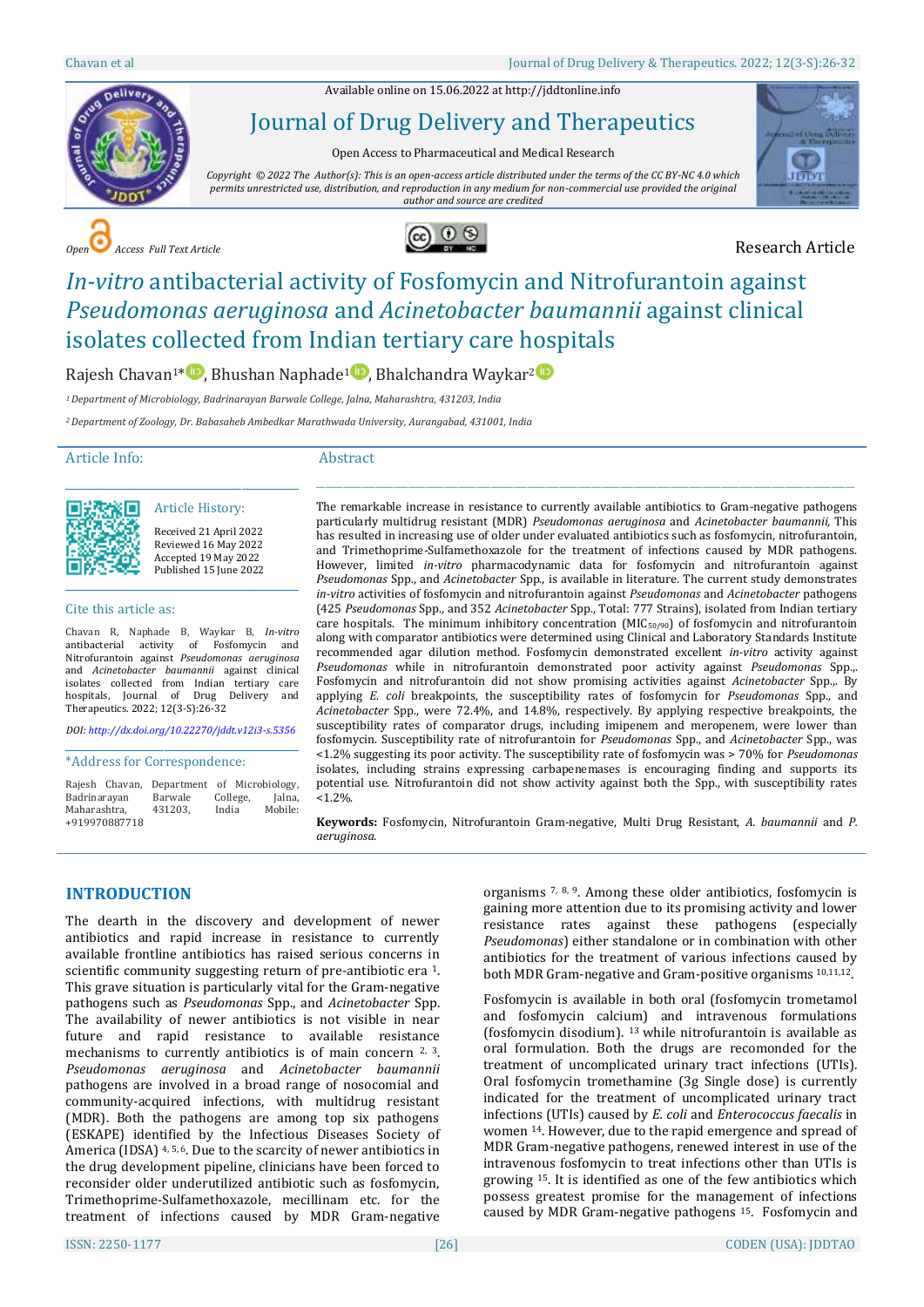nitrofurantoin were developed at the time where principles of modern drug development were not known. During that time, antibiotic development occurred on a trial and error basis rather than the current principles of PK/PD.16. Due to this, substantial knowledge gap in the area of pharmacokinetic and pharmacodynamic properties exists for both the drugs.

The purpose of this study is to evaluate the *in-vitro* antibacterial activity (MICs) of fosfomycin and nitrofurantoin against *P. aeruginosa* and *A. baumannii*, clinical isolates to understand the potential utility of both the drugs in management of MDR infections caused by these pathogens.

## **MATERIALS AND METHODS**

#### **Clinical isolates**

The current study utilized 777 clinical isolates comprising of *Pseudomonas* Spp., (N=425), and *Acinetobacter* Spp., (N= 352). These clinical isolates were part of Wockhardt bacterial strain repository. These pathogens were collected from sixteen tertiary care hospitals across India located in geographically distinct states of India. One isolate per patient was collected from patients who were hospitalised for minimum of 48h in the hospital in one of the surgery, medicines, burns, ICUs, transplantation units and gynaecology departments. Bacterial species were confirmed by using MALDI-TOF-based VITEKVR MS (bioMe´rieux). Before MIC determination, bacterial cultures were revived and passaged twice in tryptone soya agar (HiMedia, India) medium.

#### **Susceptibility testing and Interpretation of susceptibility results**

Minimum inhibitory concentrations (MICs) of fosfomycin (Sigma, USA) and nitrofurantoin (Sigma, USA) were undertaken by employing agar dilution method by following Clinical and Laboratory Standards Institute (CLSI, M0&, A9) guidelines <sup>17</sup>. MIC of fosfomycin was estimated by supplementing 25 mg/L of glucose-6-phosphate (Sigma, USA) in Mueller Hinton agar. Likewise, clinical isolates were tested for susceptibility to other antibiotics such as Piperacillin-Tazobactam (PIP-TAZ), Ceftazidime-Avibactam (CAZ-AVI), Trimethoprime-Sulfamethoxazole (SXT), Ciprofloxacin, Imipenem (IME) and Meropenem (MEM) by agar dilution MIC method in the current study. Marketed formulations of comparator drugs were used. Antibiotics were recovered from commercial formulations, and purity was determined by HPLC analysis at the Wockhardt research centre. The lowest concentration which showed ≥80% reduction in growth compared to control (no drug) was considered as MIC. As per CLSI guidance (CLSI, M100, 29E) <sup>18</sup>, the phenotypic resistance mechanisms such as the presence of β-lactamases (ESBL, Class C and MBL/OXA-48/181) were identified by employing marker antibiotic combinations such as ceftazidime + clavulanic acid (for ESBLs) and carbapenem + EDTA (for MBLs).

## **RESULTS**

A total of 777 Gram-negative clinical isolates comprising of *Pseudomonas* Spp. [N=425] and *Acinetobacter* Spp., [N=352] collected during January 2016 to June 2018 from 16 Indian tertiary care hospitals were subjected to MIC determination. The number of isolates inhibited by fosfomycin  $[MIC(\mu g/mL)]$ is presented in Table 1. The MICs ranged from  $2 - \geq 512 \,\mu g/mL$ , for fosfomycin against *Pseudomonas* Spp. and *Acinetobacter* Spp.,. The MIC50/90 of fosfomycin for *Pseudomonas* Spp*.* was observed to be 64/128 mg/L, whereas the MIC50/90 of fosfomycin against *Acinetobacter* Spp., was 128/512 mg/L (Refer Table 1). Applying CLSI susceptibility breakpoints (*E.coli*), *Pseudomonas* Spp*.* showed moderate susceptibility rates (72.7%) while susceptibility rates of *Pseudomonas* Spp., for PIP-TAZ, CAZ-AVI, ciprofloxacin, Imipenem (IPM), and MEM were 51.8, 58.4, 40.2, 53.4, and 52.9%, respectively (Refer Table 2). In case of *Acinetobacter* Spp., fosfomycin along with comparator antibiotics including PIP-TAZ, SXT, ciprofloxacin, IPM and MEM showed lower susceptibility rates (< 22.4%) (Refer Table 2). Thus, taking into account all the *Enterobacterales* including *Pseudomonas* Spp., evaluated, fosfomycin retained better activity as compared to PIP-TAZ, CAZ-AVI, SXT, ciprofloxacin, IPM, and MEM. Such kind of activity of fosfomycin was not noted against *Acinetobacter* spp.

The susceptibility of *Pseudomonas* Spp*.,* expressing various ESBL, ESBL and class C as well as MBL including OXA-48/181 enzymes to fosfomycin and other antibiotics were also analysed. Irrespective of *Pseudomonas* isolates expressing ESBL, ESBL and class C as well as MBL including OXA-48/181, fosfomycin showed promising susceptibility in the range of 70 to 80%. Against CAZ-S and ESBL producing strains, fosfomycin  $(MIC<sub>50/90</sub>: 64/128 $\mu$ g/mL) susceptibility rate was in the range$ on 70.4 to 74.3% which was moderate in comparison with comparator drugs (87.4 to 95.1%). However fosfomycin demonstrated superior activity (Susceptibility rates: 72.7 to 80%) against *Pseudomonas* strains producing class C and MBL, or OXA-48/181like enzymes. The susceptibility rates for comparator drugs PIP-TAZ, ciprofloxacin and carbapenems (IPM & MEM) was in the range of 13.6 to 61.4% for class  $C \beta$ lactamase producing strains while for same drugs it was less than 7.5% against MBL/OXA-48/181 producing strains (Refer Table 3).

The susceptibility of *Acinetobacter* Spp*.,* expressing various ESBL, ESBL and class C as well as MBL including OXA-48/181 enzymes to fosfomycin and other antibiotics were also analysed. Irrespective of *Acinetobacter* isolates identified as CAZ-Sensitive or MBL including OXA-48/181 producing, fosfomycin showed susceptibility in the range of 11.4 and 24.4%. The susceptibility rates for comparator antibiotic for CAZ-S strains were superior (> 87%) than fosfomycin while against MBL-OXA-48/181 producers it was even poor compared to fosfomycin (Refer Table 4).

The *in-vitro* activity of nitrofurantoin was also evaluated against *Pseudomonas* spp. and *Acinetobacter* Spp. The number of isolates inhibited by nitrofurantoin [MIC (µg/mL)] is presented in Table 1. The MICs ranged from  $4/8 \div 512$ µg/mL, for nitrofurantoin against *Pseudomonas* Spp. and *Acinetobacter* Spp.,.The high MIC50/90 values for nitrofurantoin against *Pseudomonas* Spp. and *Acinetobacter* Spp., suggest its weakest activity (Table 1 & 2). The MIC50/90 value of nitrofurantoin was 256µg/mL for both *Pseudomonas* Spp. and *Acinetobacter* Spp., based on the CLSI breakpoint, >97.4% of *Pseudomonas* Spp. and *Acinetobacter* Spp., were resistant to nitrofurantoin. Additional analyses of nitrofurantoin activity pertaining to various β-lactamases expressed also demonstrated higher resistant rates for strains expressing various β-lactamase. Overall, fosfomycin demonstrated better i*n-vitro* activity against *Pseudomonas* Spp. compared to comparator antibiotics including PIP/TAZ, CAZ-AVI, quinolone (ciprofloxacin) and carbapenems (IPM & MEM) while *in-vitro* activity against *Acinetobacter* Spp., was not evident. The susceptibility rates for nitrofurantoin were < 1.2% for both the Spp., suggesting its poor activity against *Pseudomonas* Spp., and *Acinetobacter* Spp.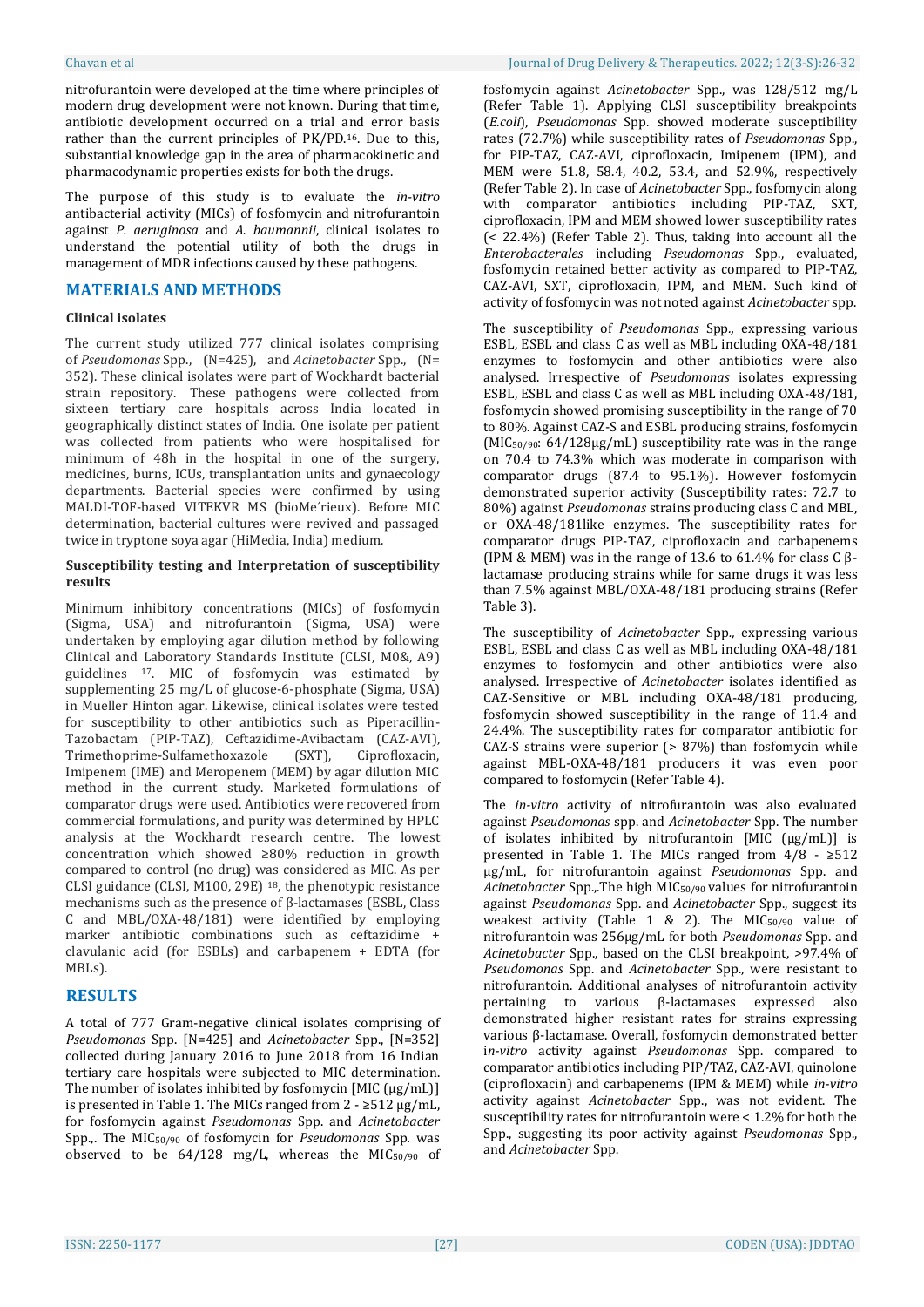Table 1: Summary of the *in-vitro* activity of fosfomycin and nitrofurantoin against *Pseudomonas* Spp., and *Acinetobacter* Spp.

| No. of isolates inhibited by fosfomycin and nitrofurantoin [MIC $\mu$ g/mL]] |                |   |              |              |    |     | MIC <sub>50</sub><br>(mg/L) | MIC <sub>75</sub><br>(mg/L) | MIC <sub>90</sub><br>(mg/L) | <b>Susceptibility Rates</b><br>(%) |     |     |      |      |              |
|------------------------------------------------------------------------------|----------------|---|--------------|--------------|----|-----|-----------------------------|-----------------------------|-----------------------------|------------------------------------|-----|-----|------|------|--------------|
| Fosfomycin                                                                   | $\overline{2}$ | 4 | 8            | 16           | 32 | 64  | 128                         | 256                         | 512                         |                                    |     |     | S    |      | $\mathsf{R}$ |
| Pseudomonas Strains<br>$(n=425)$                                             | 3              | 7 | 14           | 18           | 65 | 202 | 78                          | 20                          | 18                          | 64                                 | 128 | 128 | 72.7 | 18.4 | 8.9          |
| Acinetobacter Strains<br>$(n=352)$                                           | T              |   | $\mathbf{1}$ | $\mathbf{1}$ | 4  | 45  | 198                         | 68                          | 34                          | 128                                | 256 | 512 | 14.8 | 56.3 | 29.0         |
| Nitrofurantoin                                                               |                |   |              |              |    |     |                             |                             |                             |                                    |     |     |      |      |              |
|                                                                              |                |   |              |              |    |     |                             |                             |                             |                                    |     |     |      |      |              |
| Pseudomonas Strains<br>$(n=425)$                                             |                | 4 |              |              | 1  | 2   | 28                          | 355                         | 35                          | 256                                | 256 | 256 | 1.2  | 0.5  | 98.4         |
| <b>Acinetobacter Strains</b><br>$(n=352)$                                    |                |   | 2            |              | 2  | 5   | 18                          | 305                         | 20                          | 256                                | 256 | 256 | 1.1  | 1.4  | 97.4         |

MIC50, MIC75, MIC90: Concentration inhibiting 50%, 75% and 90 of the isolates, respectively; MICs are reported in µg/mL

Table 2: *In-vitro* antibacterial activities of fosfomycin, nitrofurantoin and comparator antibiotic against *Pseudomonas* Spp., and *Acinetobacter* Spp.

| Pseudomonas Strains<br>$(n=425)$ | Antibacterial<br>agent | <b>MIC</b><br>Range<br>(mg/L) | MIC <sub>50</sub><br>(mg/L) | MIC <sub>75</sub><br>(mg/L) | $MIC_{90}$<br>(mg/L) | Susceptibility<br>(CLSI) |                          |      |
|----------------------------------|------------------------|-------------------------------|-----------------------------|-----------------------------|----------------------|--------------------------|--------------------------|------|
|                                  |                        |                               |                             |                             |                      | % S                      | $\%$ I                   | % R  |
|                                  | Fosfomycin             | $2 - 512$                     | 64                          | 128                         | 128                  | 72.7                     | 18.4                     | 8.9  |
|                                  | Nitrofurantoin         | $4 - 512$                     | 256                         | 256                         | 256                  | 1.2                      | 0.5                      | 98.4 |
|                                  | PIP / TAZ              | $0.25 - 512$                  | 16                          | 128                         | 512                  | 51.8                     | 22.1                     | 37.2 |
|                                  | CAZ-AVI                | $0.015 - 128$                 | $\, 8$                      | 64                          | 128                  | 58.4                     | 5.4                      | 40.0 |
|                                  | <b>SXT</b>             |                               |                             |                             |                      | NA                       | NA                       | NA   |
|                                  | Ciprofloxacin          | $0.06 - 128$                  | 16                          | 64                          | 64                   | 40.2                     | 5.2                      | 54.6 |
|                                  | <b>IPM</b>             | $0.015 - 512$                 | 2                           | 64                          | 512                  | 53.4                     | 3.3                      | 43.3 |
|                                  | <b>MEM</b>             | $0.06 - 512$                  | 2                           | 128                         | 512                  | 52.9                     | 3.5                      | 43.5 |
|                                  |                        |                               |                             |                             |                      |                          |                          |      |
| Acinetobacter Strains            | Antibacterial          | <b>MIC</b><br>Range           | MIC <sub>50</sub>           | MIC <sub>75</sub>           | $MIC_{90}$           |                          | Susceptibility<br>(CLSI) |      |
| $(n=352)$                        | agent                  | (mg/L)                        | (mg/L)                      | (mg/L)                      | (mg/L)               | % S                      | $\%$ I                   | % R  |
|                                  | Fosfomycin             | $2 - 512$                     | 128                         | 256                         | $\overline{512}$     | 14.8                     | 56.3                     | 29.0 |
|                                  | Nitrofurantoin         | $8 - 512$                     | 256                         | 256                         | 256                  | 1.1                      | 1.4                      | 97.4 |
|                                  | PIP / TAZ              | $0.25 - 512$                  | 512                         | 512                         | 512                  | 14.5                     | 6.3                      | 82.4 |
|                                  | CAZ-AVI                |                               |                             |                             |                      | NA                       | NA                       | NA   |
|                                  | <b>SXT</b>             | $0.03 - 512$                  | 64                          | 128                         | 256                  | 22.4                     | $\overline{\phantom{a}}$ | 77.6 |
|                                  | Ciprofloxacin          | $0.12 - 128$                  | 64                          | 64                          | 64                   | 12.8                     | 0.6                      | 86.6 |
|                                  | <b>IPM</b>             | $0.03 - 512$                  | 32                          | 64                          | 256                  | 14.8                     | 0.6                      | 84.7 |

PIP-TAZ: Piperacillin-Tazobactam, CAZ-AVI: Ceftazidime-Avibactam, IPM: Imipenem, MEM: Meropenem, SXT: Trimethoprim-sulfamethoxazole; MIC50, MIC75, MIC90: Concentration inhibiting 50, 75 and 90% of the isolates, respectively; MICs are reported in µg/mL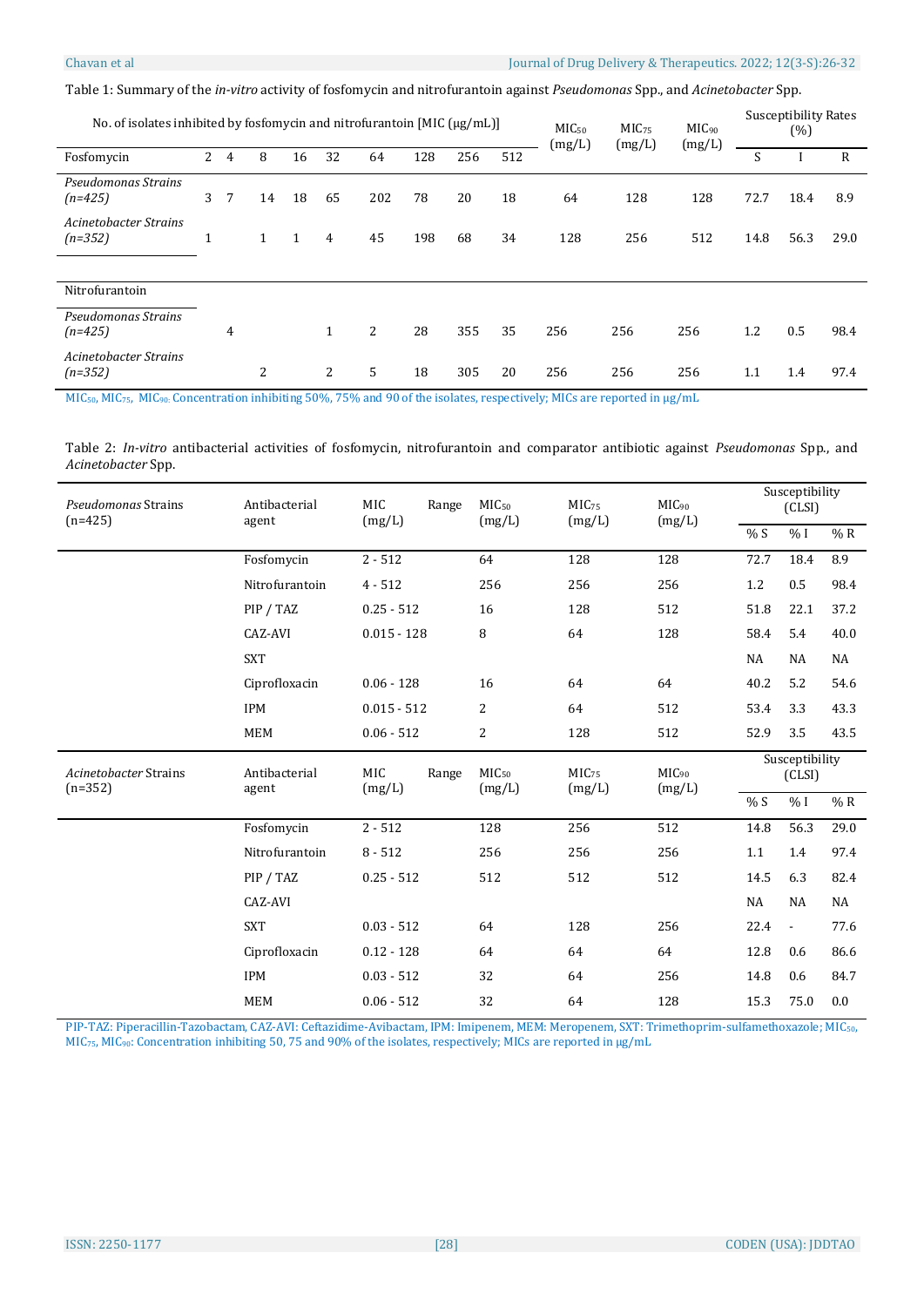## Chavan et al Journal of Drug Delivery & Therapeutics. 2022; 12(3-S):26-32

Table 3: *In-vitro* activity of fosfomycin, nitrofurantoin and comparator agents against *Pseudomonas* Spp., expressing various resistance mechanisms

| Pseudomonas Strains                       | Antibacterial               | MIC Range     | MIC <sub>50</sub> | MIC <sub>75</sub> | MIC <sub>90</sub> | Susceptibility (CLSI) |          |                          |  |
|-------------------------------------------|-----------------------------|---------------|-------------------|-------------------|-------------------|-----------------------|----------|--------------------------|--|
| $(n=425)$                                 | agent                       | (mg/L)        | (mg/L)            | (mg/L)            | (mg/L)            | %S                    | $\%$ I   | $\%$ R                   |  |
| $\overline{CAZ-S}$ (n=206)                |                             |               |                   |                   |                   |                       |          |                          |  |
|                                           | Fosfomycin                  | $2 - 512$     | 64                | 128               | 128               | 70.4                  | 23.8     | 5.8                      |  |
|                                           | Nitrofurantoin              | $4 - 512$     | 256               | 256               | 512               | $0.5\,$               | 0.5      | 97.6                     |  |
|                                           | PIP / TAZ                   | $0.25 - 256$  | $\overline{4}$    | 8                 | 16                | 95.1                  | 7.8      | $1.5\,$                  |  |
|                                           | CAZ-AVI                     | $0.015 - 128$ | $\overline{c}$    | 4                 | 8                 | 91.7                  | $0.0\,$  | 6.3                      |  |
|                                           | <b>SXT</b>                  | $0.12 - 512$  | 16                | 32                | 128               | $\rm NA$              | $\rm NA$ | $\rm NA$                 |  |
|                                           | Ciprofloxacin               | $0.06 - 64$   | 0.5               | 0.5               | 32                | 72.8                  | 10.2     | 17.0                     |  |
|                                           | $IPM$                       | $0.06 - 32$   | $\mathbf{2}$      | $\mathbf{2}$      | $\overline{4}$    | 87.4                  | 6.8      | 5.8                      |  |
|                                           | MEM                         | $0.03 - 512$  | 0.5               | $1\,$             | $\overline{c}$    | 91.3                  | 2.9      | 5.8                      |  |
| ESBL producers (n=35)                     |                             |               |                   |                   |                   |                       |          |                          |  |
|                                           | Fosfomycin                  | $2 - 512$     | 64                | 128               | 128               | 74.3                  | $\,8.6$  | 17.1                     |  |
|                                           | Nitrofurantoin              | $4 - 512$     | 256               | 256               | 512               | 25.7                  | 22.9     | 48.6                     |  |
|                                           | PIP / TAZ                   | $0.25 - 8$    | $\overline{4}$    | $\, 8$            | 16                | 91.4                  | 11.4     | 2.9                      |  |
|                                           | CAZ-AVI                     | $0.015 - 8$   | $\overline{c}$    | $\overline{4}$    | $\, 8$            | 68.6                  | 0.0      | 25.7                     |  |
|                                           | <b>SXT</b>                  | $0.5 - 256$   | 16                | 32                | 128               | $\rm NA$              | NA       | NA                       |  |
|                                           | Ciprofloxacin               | $0.06 - 64$   | 0.5               | 0.5               | 32                | 31.4                  | 0.0      | 68.6                     |  |
|                                           | $IPM$                       | $0.06 - 2$    | 2                 | 2                 | $\overline{4}$    | 94.3                  | 2.9      | 2.9                      |  |
|                                           | MEM                         | $0.015 - 2$   | $0.5\,$           | $\mathbf{1}$      | $\overline{a}$    | 91.4                  | 2.9      | 5.7                      |  |
| <b>ESBL Class C producers</b><br>$(n=44)$ |                             |               |                   |                   |                   |                       |          |                          |  |
|                                           | Fosfomycin                  | $4 - 512$     | 64                | 128               | 128               | 72.7                  | 15.9     | 11.4                     |  |
|                                           | Nitrofurantoin              | $128 - 512$   | 256               | 256               | 512               | $0.0\,$               | 0.0      | 100.<br>$\boldsymbol{0}$ |  |
|                                           | PIP / TAZ                   | $4 - 512$     | $\overline{4}$    | 8                 | 16                | 13.6                  | 68.2     | 52.3                     |  |
|                                           | CAZ-AVI                     | $1.0 - 16$    | 2                 | 4                 | 8                 | 86.4                  | 6.8      | 13.6                     |  |
|                                           | <b>SXT</b>                  | $0.5 - 256$   | 16                | 32                | 128               | NA                    | NA       | $\rm NA$                 |  |
|                                           | Ciprofloxacin               | $0.12 - 64$   | 0.5               | $0.5\,$           | 32                | 29.5                  | $2.3\,$  | 68.2                     |  |
|                                           | IPM                         | $0.25 - 512$  | $\overline{2}$    | $\sqrt{2}$        | $\overline{4}$    | 61.4                  | $0.0\,$  | 38.6                     |  |
|                                           | MEM                         | $0.12 - 256$  | $0.5\,$           | $\mathbf{1}$      | $\mathbf{2}$      | 52.3                  | 9.1      | 38.6                     |  |
| MBL / 0XA-48/181<br>producers (n=140)     |                             |               |                   |                   |                   |                       |          |                          |  |
|                                           | Fosfomycin                  | $4 - 512$     | 64                | 128               | 128               | 80.0                  | 7.9      | 12.1                     |  |
|                                           | Nitrofurantoin              | $32 - 512$    | 256               | 256               | 512               | $1.4\,$               | $0.0\,$  | 98.6                     |  |
|                                           | PIP / TAZ                   | $1 - 512$     | $\overline{4}$    | $\, 8$            | 16                | 7.9                   | 25.7     | 79.3                     |  |
|                                           | CAZ-AVI                     | $0.015 - 128$ | $\overline{2}$    | 4                 | $\, 8$            | 9.3                   | 11.4     | 90.0                     |  |
|                                           | <b>SXT</b>                  | $0.12 - 512$  | 16                | 32                | 128               | $\rm NA$              | $\rm NA$ | NA                       |  |
|                                           | Ciprofloxacin               | $0.25 - 128$  | 0.5               | $0.5\,$           | 32                | $5.0\,$               | 0.0      | 95.0                     |  |
|                                           | $IPM$                       | $0.5 - 256$   | $\overline{a}$    | $\sqrt{2}$        | $\overline{4}$    | $7.1\,$               | 3.6      | 187.<br>1                |  |
|                                           | $\ensuremath{\mathsf{MEM}}$ | $0.12 - 512$  | $0.5\,$           | $\mathbf 1$       | $\mathbf{2}$      | $7.1\,$               | $2.1\,$  | 90.7                     |  |

PIP-TAZ: Piperacillin-Tazobactam, CAZ-AVI: Ceftazidime-Avibactam, IPM: Imipenem, MEM: Meropenem, SXT: Trimethoprim-sulfamethoxazole; MIC50, MIC75, MIC90: Concentration inhibiting 50, 75 and 90% of the isolates, respectively; MICs are reported in µg/mL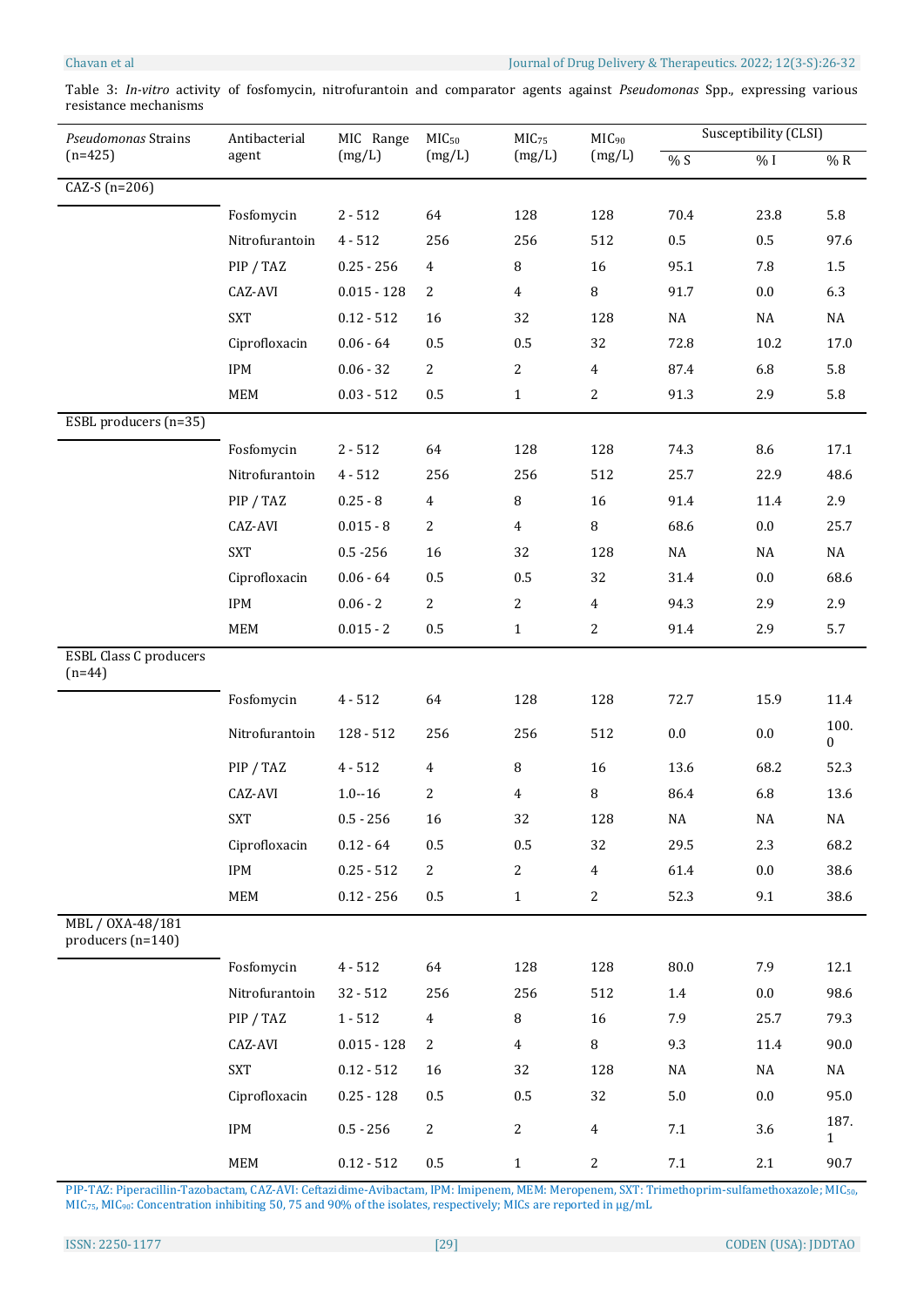| Acinetobacter Strains                   | Antibacterial  | MIC<br>Range | MIC <sub>50</sub><br>(mg/L) | MIC <sub>75</sub><br>(mg/L) | MIC <sub>90</sub><br>(mg/L) | Susceptibility (CLSI) |          |                          |
|-----------------------------------------|----------------|--------------|-----------------------------|-----------------------------|-----------------------------|-----------------------|----------|--------------------------|
| $(n=352)$                               | agent          | (mg/L)       |                             |                             |                             | $% S$                 | % I      | %R                       |
| CAZ-S $(n=45)$                          |                |              |                             |                             |                             |                       |          |                          |
|                                         | Fosfomycin     | $32 - 512$   | 128                         | 256                         | 256                         | 24.4                  | 46.7     | 28.9                     |
|                                         | Nitrofurantoin | $32 - 512$   | 256                         | 256                         | 512                         | 4.4                   | 6.7      | 88.9                     |
|                                         | PIP / TAZ      | $0.25 - 128$ | $\mathbf{1}$                | $\overline{4}$              | 8                           | 97.8                  | 0.0      | 2.2                      |
|                                         | CAZ-AVI        | $0.015 - 32$ | 2                           | $\overline{2}$              | 8                           | NA                    | NA       | NA                       |
|                                         | <b>SXT</b>     | $0.06 - 512$ | 0.5                         | 0.5                         | $\overline{4}$              | 86.7                  |          | 13.3                     |
|                                         | Ciprofloxacin  | $0.12 - 64$  | 0.25                        | 0.5                         | $\overline{2}$              | 88.9                  | $0.0\,$  | 11.1                     |
|                                         | IPM            | $0.06 - 2$   | 0.25                        | 0.25                        | 0.25                        | 100.0                 | 0.0      | 0.0                      |
|                                         | <b>MEM</b>     | $0.03 - 1$   | 0.25                        | 0.25                        | $0.5\,$                     | 100.0                 | $0.0\,$  | $0.0\,$                  |
| MBL / 0XA-48/181<br>producers $(n=309)$ |                |              |                             |                             |                             |                       |          |                          |
|                                         | Fosfomycin     | $32 - 256$   | 128                         | 256                         | 256                         | 11.4                  | 59.0     | 29.6                     |
|                                         | Nitrofurantoin | $64 - 512$   | 256                         | 256                         | 256                         | 0.0                   | 0.7      | 99.3                     |
|                                         | PIP / TAZ      | $16 - 512$   | 512                         | 512                         | 512                         | 0.3                   | 2.0      | 98.7                     |
|                                         | CAZ-AVI        | $0.25 - 128$ | 32                          | 128                         | 128                         | $_{\rm NA}$           | $\rm NA$ | NA                       |
|                                         | <b>SXT</b>     | $0.03 - 512$ | 64                          | 128                         | 256                         | 12.4                  |          | 87.6                     |
|                                         | Ciprofloxacin  | $0.12 - 128$ | 64                          | 64                          | 64                          | 1.3                   | $0.0\,$  | 98.7                     |
|                                         | <b>IPM</b>     | $8 - 512$    | 32                          | 64                          | 128                         | 0.0                   | 0.0      | 100.<br>$\boldsymbol{0}$ |
|                                         | <b>MEM</b>     | $16 - 512$   | 32                          | 64                          | 256                         | 0.0                   | 0.0      | 100.<br>$\mathbf{0}$     |

Table 4: *In-vitro* activity of fosfomycin, nitrofurantoin and comparator agents against *Acinetobacter* Spp., expressing various resistance mechanisms

PIP-TAZ: Piperacillin-Tazobactam, CAZ-AVI: Ceftazidime-Avibactam, IPM: Imipenem, MEM: Meropenem, SXT: Trimethoprim-sulfamethoxazole; MIC50, MIC<sub>75</sub>, MIC<sub>90</sub>: Concentration inhibiting 50, 75 and 90% of the isolates, respectively; MICs are reported in µg/mL

# **DISCUSSION AND CONCLUSION**

Emergence of MDR among Gram-negative pathogens including *P. aeruginosa* and *A. baumannii*, there has been renewed interest in older antibiotics such as fosfomycin, polymixins, aminoglycosides etc. Considering the promising activity along with minimal resistance rates, fosfomycin offers best option for the management of infections caused by MDR pathogens. The current study examined the *in-vitro* antibacterial activity of fosfomycin as well as nitrofurantoin against clinical isolates of *P. aeruginosa* and *A. baumannii*, including MDR isolates. The results of *in-vitro* antibacterial profiling in present study revealed that, fosfomycin demonstrated promising activity against *Pseudomonas* Spp., irrespective of multiple resistance mechanisms, while fosfomycin did not showed activity against *Acinetobacter* Spp., The another drug nitrofurantoin was also evaluated in the current study demonstrated poor activity against both the Spp., Based on the results observed in the current investigation, the discussion shall focus ONLY on fosfomycin activity against *Pseudomonas* Spp.,

According to MIC results of fosfomycin against *Pseudomonas*, significant variable antipseudomonal activity of fosfomycin is reported in the literature and this variability in activity is considered to be population dependent <sup>19</sup>. Hence it is important to understand the local susceptibility patterns of fosfomycin for its optimal use. The current study evaluates the susceptibility of *P. aeruginosa* isolates to fosfomycin within an Indian population which is represented by collecting strains

from 16 tertiary care hospitals from various states of India. Based on the total 425 *Pseudomonas* clinical isolates evaluated, we found that 309 of 425 (72.7%) clinical isolates were considered susceptible to fosfomycin based upon the chosen breakpoints (64µg/mL); while 112 of 140 (80%) of only MDR isolates were susceptible to fosfomycin. The majority of the clinical isolates evaluated in the current investigation (including MDR strains) were fosfomycin susceptible, with a significant proportion being intermediate or resistant to fosfomycin.

Due to the various testing methods employed such as disk diffusion, agar dilution, broth microdilution and Etest and lack of uniform interpretive MIC breakpoints, it is very difficult to compare the susceptibility rates of *P. aeruginosa* to fosfomycin observed in the current study. Falagas et al., in his thorough review of almost 23 studies found that ≥90% of MDR *P. aeruginosa* isolates were susceptible to fosfomycin in 7 of 19 studies <sup>14</sup>, while 4 studies reported susceptibility rates in the range of 50 – 90%. However, when the data of these studies pooled together, the overall susceptibility rate was found to be 30.2%. The overall low susceptibility rates were primarily due to the inclusion of a study conducted in France, comprising of 1348 out of 1693 isolates that were reported to be resistant in their review. Recent studies published by Perdigão-Neto and colleagues, Maraki and colleagues etc. have reported wide range of susceptibility rates (7 to 89%) to fosfomycin but they did not revealed whether isolates evaluated were MDR or non-MDR 20-29. These results indicate need of uniform testing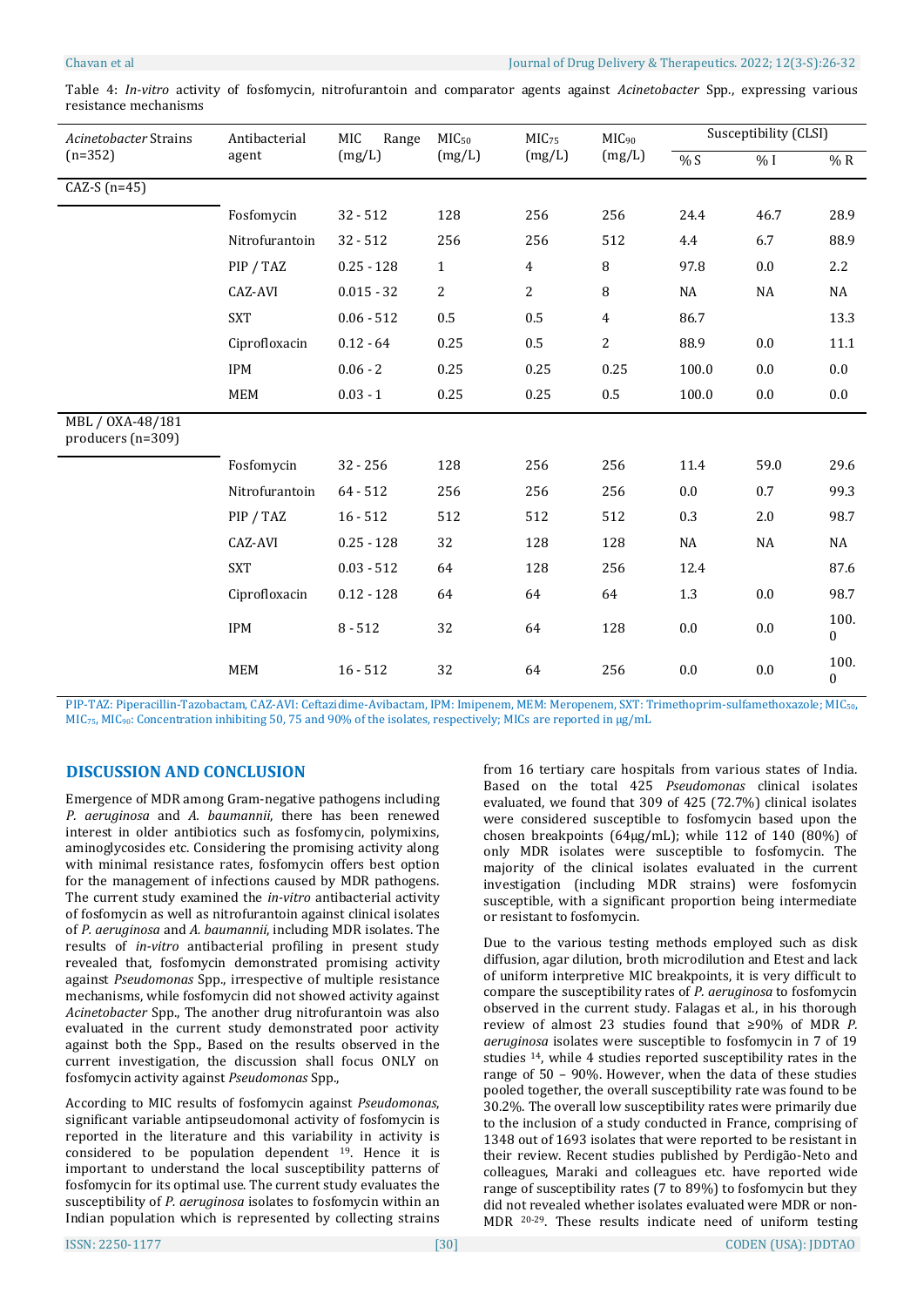methods and knowledge on pharmacodynamics of fosfomycin against *P. aeruginosa* so that proper breakpoints can be established by EUCAST or CLSI 17, 18.

The activity of any antibacterial agent is measured by its MIC, however MIC do not provide information on time course of antimicrobial activity which is generally evaluated by performing studies involving effect of higher drug concentration and duration of persistent effect which help in designing of dosage regimes. There is discordance among scientific community whether fosfomycin displays concentration or time dependent activity. In time dependent activity, effect of saturating concentration on rate of killing is minimal while concentration dependent activity displays higher rate and extent of killing at higher concentrations. For fosfomycin, recent literature suggests organism dependent activity 30, 31. Previously couple of studies have reported time dependent activity by fosfomycin against *P. aeruginosa* and *Staphylococcus aureus* 31-33 while a study by Mazzei and collegues reported concentration-dependent activity of fosfomycin against *Escherichia coli* and *Proteus mirabilis* <sup>31</sup>*.*

The *in-vitro* antibacterial activity of fosfomycin against *A. baumannii* was not promising, displaying > 85% of strains are resistant to fosfomycin hence limiting the therapeutic use of fosfomycin against *A. baumannii*. Such is the case with nitrofurantoin which has displayed > 98% resistance rates to *P. aeruginosa* and *A. baumannii* thereby suggesting its nonutility in management of infection caused by these pathogens 32-34.

In summary, the existing study has demonstrated that majority of isolates of *P. aeruginosa* from Indian tertiary care hospitals were susceptible to fosfomycin while most of *A. baumannii* isolates were resistant. Nitrofurantoin was not active against both of these pathogens thereby limiting it use.

## **Acknowledgements**

We thank the Wockhardt Research Centre, India, and Dr. Mahesh Patel and Dr. Sachin Bhagwat for granting permission to conduct these studies. We also acknowledge the excellent technical assistance from Mr. Vineet Zope, Mr. Harikesh Kalonia, Mr. Prashant Joshi, Mr. Sunil Koli, Miss. Debasmita Mohanty, and Miss. Harsha Agrawal.

## **Conflict of Interest**

The authors declare that they have no competing financial interests exist

## **Funding**

This work was self-funded.

## **REFERENCES**

- 1. Boucher HW, Talbot GH, Benjamin DK, Bradley J, Guidos RJ, Jones RN. 10 × '20 Progress—Development of New Drugs Active Against Gram-Negative Bacilli: An Update From the Infectious Diseases Society of America. Clinical infectious diseases: an official publication of the Infectious Diseases Society of America. 2013; 56(12):1685-1694. doi: [10.1093/cid/cit152.](https://dx.doi.org/10.1093%2Fcid%2Fcit152)
- 2. Bassetti M, Ginocchio F, Mikulska M, Taramasso L, Giacobbe DR. Will new antimicrobials overcome resistance among Gramnegatives? Expert review of anti-infective therapy. 2011; 9(10):909-922. doi: [10.1586/eri.11.107.](https://doi.org/10.1586/eri.11.107)
- 3. Freire-Moran L, Aronsson Bo, Manz C, Gyssens IC, Anthony D So, Monnet DL et al. Critical shortage of new antibiotics in development against multidrug‐resistant bacteria‐Time to react is now. Drug resistance updates: reviews and commentaries in antimicrobial and anticancer chemotherapy. 2011; 14(2):118‐ 124. doi: [10.1016/j.drup.2011.02.003.](https://doi.org/10.1016/j.drup.2011.02.003)
- 4. Boucher HW, Talbot GH, Bradley JS, Edwards JE, Gilbert D, Rice LB et al. Bad bugs, no drugs: no ESKAPE! An update from the Infectious Diseases Society of America. Clinical Infectious Diseases. 2009; 48(1):1-12. doi: [10.1086/595011.](https://doi.org/10.1086/595011)
- 5. Talbot GH, Bradley J, Edwards JE, Gilbert D, Scheld M, Bartlett JG. Bad Bugs Need Drugs: An Update on the Development Pipeline from the Antimicrobial Availability Task Force of the Infectious Diseases Society of America. Clinical Infectious Diseases. 2006; 42(5):657-668. doi: [10.1086/499819.](https://doi.org/10.1086/499819)
- 6. Driscoll JA, Brody SL, Kollef MH. The epidemiology, pathogenesis and treatment of Pseudomonas aeruginosa infections. Drugs. 2007; 67(3):351-368. doi: [10.2165/00003495-200767030-](https://doi.org/10.2165/00003495-200767030-00003) [00003.](https://doi.org/10.2165/00003495-200767030-00003)
- 7. Raz R. Fosfomycin: an old-new antibiotic. Clinical microbiology and infection: the official publication of the European Society of Clinical Microbiology and Infectious Diseases. 2012; 18(1):4-7. doi: [10.1111/j.1469-0691.2011.03636.x.](https://doi.org/10.1111/j.1469-0691.2011.03636.x)
- 8. Mirakhur A, Gallagher MJ, Ledson MJ, Hart CA, Walshaw MJ. Fosfomycin therapy for multiresistant Pseudomonas aeruginosa in cystic fibrosis. J Cyst Fibros. 2003; 2(1):19-24. doi: [10.1016/S1569-1993\(02\)00143-1.](https://doi.org/10.1016/s1569-1993(02)00143-1)
- 9. Karaiskos I, Giamarellou H. Multidrug-resistant and extensively drug-resistant Gram-negative pathogens: current and emerging therapeutic approaches. Expert opinion on pharmacotherapy. 2014; 15(10):1351-1370. doi: [10.1517/14656566.2014.914172.](https://dx.doi.org/10.1517%2F14656566.2014.914172)
- 10. Samonis G, Maraki S, Karageorgopoulos DE, Vouloumanou EK, Falagas ME. Synergy of fosfomycin with carbapenems, colistin, netilmicin, and tigecycline against multidrug resistant Klebsiella pneumoniae, Escherichia coli, and Pseudomonas aeruginosa clinical isolates. European journal of clinical microbiology & infectious diseases: official publication of the European Society of Clinical Microbiology. 2012; 31(5):695-701. DOI: [10.1007/s10096-011-1360-5.](https://doi.org/10.1007/s10096-011-1360-5)
- 11. Falagas ME, Kastoris AC, Kapaskelis AM, Karageorgopoulos DE. Fosfomycin for the treatment of multidrug-resistant, including extended-spectrum beta-lactamase producing, Enterobacteriaceae infections: a systematic review. Lancet Infect Dis. 2010; 10(1):43- 50. DOI: [10.1016/S1473-3099\(09\)70325-1.](https://doi.org/10.1016/s1473-3099(09)70325-1)
- 12. Falagas ME, Maraki S, Karageorgopoulos DE, Kastoris AC, Mavromanolakis E, Samonis G. Antimicrobial susceptibility of multidrug-resistant (MDR) and extensively drug-resistant (XDR) Enterobacteriaceae isolates to fosfomycin. Int J Antimicrob<br>Agents. 2010: 35(3):240- 243. Agents. 2010; 35(3):240-<br>243. DOI: [10.1016/j.ijantimicag.2009.10.019.](https://doi.org/10.1016/j.ijantimicag.2009.10.019)
- 13. Falagas ME, Giannopoulou KP, Kokolakis GN, Rafailidis PI. Fosfomycin: Use Beyond Urinary Tract and Gastrointestinal Infections. Clinical Infectious Diseases. 2008; 46:1069-1077. DOI: [10.1086/527442.](https://doi.org/10.1086/527442)
- 14. Falagas ME, Roussos N, Gkegkes ID, Rafailidis PI, Karageorgopoulos DE. Fosfomycin for the treatment of infections caused by Gram-positive cocci with advanced antimicrobial drug resistance: a review of microbiological, animal and clinical studies. Expert Opinion on Investigational Drugs. 2009; 18(7):921-944. DOI: [10.1517/13543780902967624.](https://doi.org/10.1517/13543780902967624)
- 15. Pulcini C, Bush K, Craig WA, Frimodt-Møller N, Grayson ML, Mouton JW et al. Forgotten antibiotics: an inventory in Europe, the United States, Canada, and Australia. Clinical infectious diseases: an official publication of the Infectious Diseases Society of America. 2012; 54(2):268‐274. DOI: [10.1093/cid/cir838.](https://doi.org/10.1093/cid/cir838)
- 16. Podolsky SH. Antibiotics and the social history of the controlled clinical trial, 1950-1970. Journal of the history of medicine and allied sciences. 2010; 65(3):327-367. DOI: [10.1093/jhmas/jrq003.](https://doi.org/10.1093/jhmas/jrq003)
- 17. Clinical and Laboratory Standards Institute (CLSI). 2018. Methods for Dilution Antimicrobial Susceptibility Tests for Bacteria that Grow Aerobically. Approved Standard 11th ed., CLSI document M07. CLSI., 950 West Valley Road, Suite 2500, Wayne, Pennsylvania 19087, USA.
- 18. 2) Clinical and Laboratory Standards Institute (CLSI). 2020. Performance standards for antimicrobial susceptibility testing.